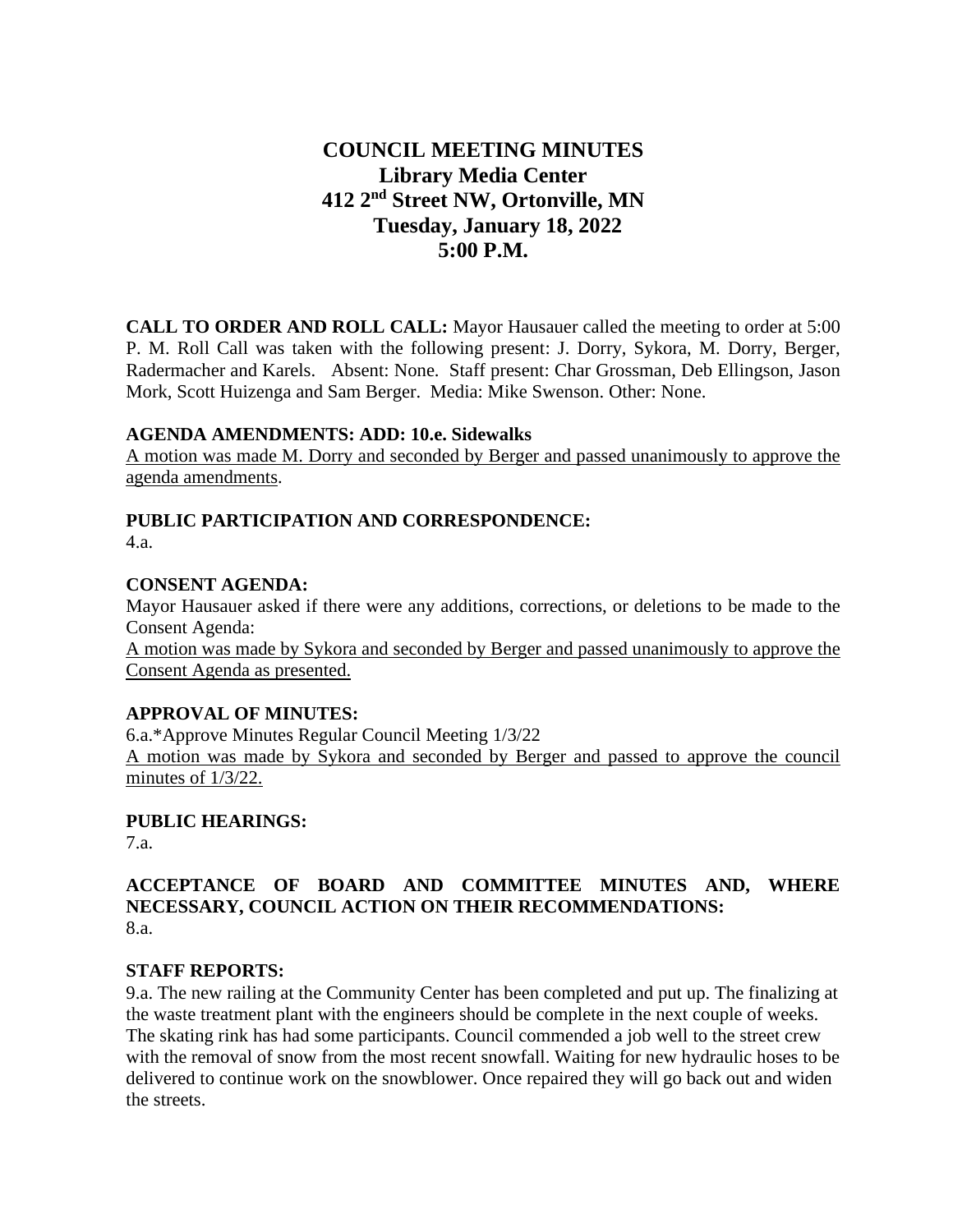Char said she had talked to Bob Schlieman about the retaining wall in the alley of the courthouse. Bob told her it would cost about \$190,000-\$275,000 to replace the wall. Could it be done by local contractors instead?

#### **NEW BUSINESS:**

10.a.\*Purchase of Services Agreement-Big Stone County Attorney

Sykora moved and Berger seconded that the following Resolution be adopted:

## **RESOLUTION 22-09 RESOLUTION APPROVING PURCHASE OF SERVICES AGREEMENT BETWEEN THE CITY OF ORTONVILLE AND BIG STONE COUNTY FOR PROSECUTION SERVICES**

BE IT AND IT IS HEREBY RESOLVED by the Council of the City of Ortonville to authorize the Mayor and Clerk-Administrator to enter into a Purchases of Services Agreement with Big Stone County for prosecution of misdemeanor, gross misdemeanor and ordinance violations within the City at a sum of \$125.00/Hour with the term of the agreement being from January 1, 2022 through December 31, 2022.

Upon roll call vote the following voted Aye: J. Dorry, Sykora, M.Dorry, Hausauer, Berger, Radermacher and Karels. Nay: None.

Resolution 22-09 passed this 18th day of January 2022.

APPROVED: ATTEST:

Gene Hausauer Charleen Grossman Mayor Clerk-Administrator

10.b.\*14th Amendment to Amended & Reinstated Management Agreement

\_\_\_\_\_\_\_\_\_\_\_\_\_\_\_\_\_\_\_\_\_ \_\_\_\_\_\_\_\_\_\_\_\_\_\_\_\_\_\_\_\_\_\_\_\_

Sykora moved and Berger seconded that the following Resolution be adopted:

# **RESOLUTION 22-10 RESOLUTION APPROVING AMENDED AND RESTATED MANAGEMENT AGREEMENT WITH SANFORD HEALTH NETWORK**

BE IT AND IT IS HEREBY RESOLVED by the Council of the City of Ortonville to approve an amendment to the Network Agreement between Sanford Health Network("SHN"), Sanford Medical Center ("SMC") (together, SHN and SMC are "Sanford") and Ortonville Area Health services, d/b/a Ortonville Hospital and Northside Medical Clinic ("Ortonville").

WHEREAS, the parties entered into an Amended and Restated Management Agreement, effective January 1, 2010, (as amended, the "Management Agreement') and,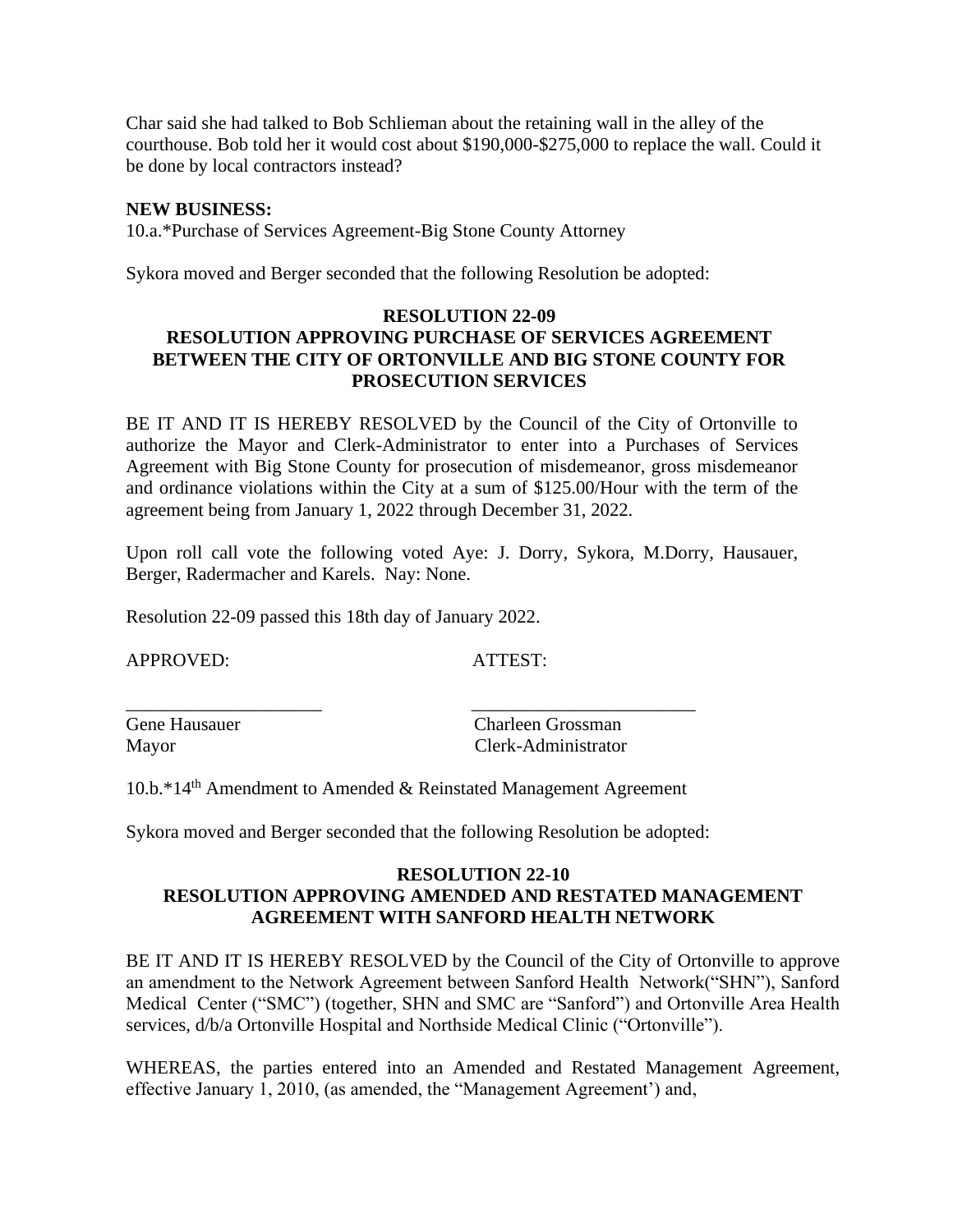WHEREAS, the parties desire to amend the Agreement as set forth below.

NOW, THEREFORE, the parties agree as follows:

1. The parties agree that the Management Agreement shall continue through and including April 30, 2022.

2. All other terms and conditions of the Agreement not modified or amended herein shall remain in full force and effect.

IN WITNESS WHEREOF, this Fourteenth Amendment is executed as of the date latest date set forth below.

Upon roll call vote the following voted Aye: J. Dorry, Sykora, M. Dorry, Hausauer, Berger, Radermacher and Karels. Nay: None.

Resolution 22-10 passed this 18th day of January 2022.

APPROVE: ATTEST:

\_\_\_\_\_\_\_\_\_\_\_\_\_\_\_\_\_\_\_\_ \_\_\_\_\_\_\_\_\_\_\_\_\_\_\_\_\_\_\_\_

Gene Hausauer Charleen Grossman Mayor City Clerk-Administrator

10.c.\*Airport Maintenance & Operation Grant Agreement-1047553

Sykora moved and Berger seconded and that the following Resolution be adopted:

# **RESOLUTION 22-11 RESOLUTION APPROVING AUTHORIZATION TO EXECUTE MINNESOTA DEPARTMENT OF TRANSPORTATION GRANT AGREEMENT FOR AIRPORT MAINTENANCE AND OPERATION**

It is resolved by the **City of Ortonville** as follows:

- 1. That the State of Minnesota Agreement No. **1047553**, "Grant Agreement for Airport Maintenance and Operation" for State Project No. **A0601-MO22 & A0606-MO23** at the **Ortonville Municipal Airport** is accepted.
- 2. That the Mayor and Clerk Administrator are authorized to execute this Agreement and any amendments on behalf of the **City of Ortonville**.
- 3. Upon roll call vote the following voted Aye: J. Dorry, Sykora, M. Dorry, Hausauer, Berger, Radermacher and Karels and the following voted Nay: None.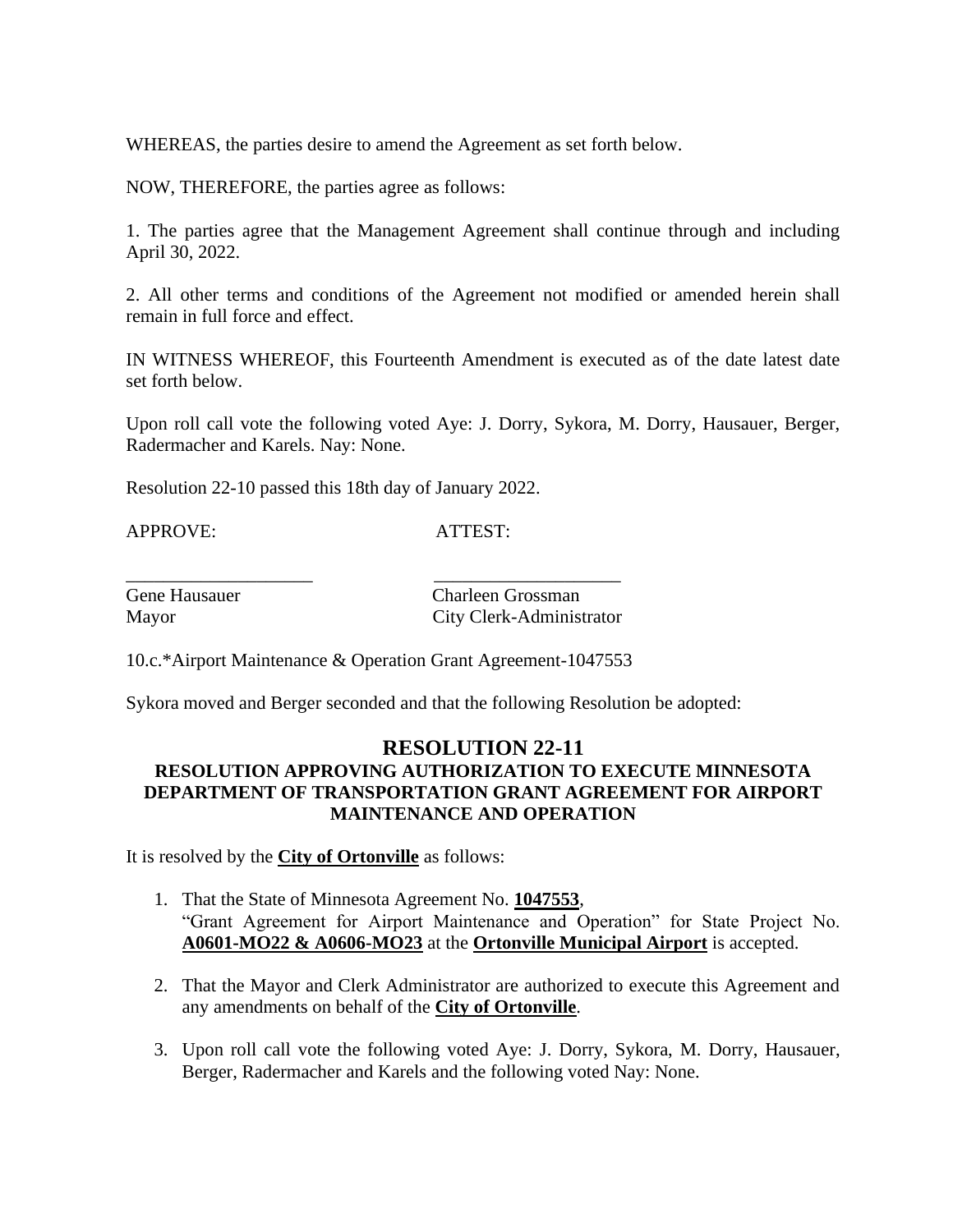Resolution 22-11 passed this 18th day of January 2022.

APPROVED: ATTEST:

| Gene Hausauer | Charleen Grossman   |
|---------------|---------------------|
| Mayor         | Clerk Administrator |

10.d.\*Law Enforcement Labor Services Agreement

Sykora moved and Berger seconded that the following Resolution be adopted:

# **RESOLUTION 22-12 RESOLUTION APPROVING THE WAGES, MISCELLANEOUS BENEFIT AND VISION CARE ADJUSTMENTS BETWEEN LAW ENFORCEMENT LABOR SERVICES AND THE CITY OF ORTONVILLE**

BE IT AND IT IS HEREBY RESOLVED by the Council of the City of Ortonville to approve the 6% wage increase, the miscellaneous benefit of \$1000.00 and vision care adjustments between Law Enforcement Labor Services and the City of Ortonville.

Upon roll call vote the following voted Aye: J. Dorry, Sykora, M. Dorry, Hausauer, Berger, Radermacher and Karels and the following voted Nay: None.

Resolution 22-12 passed this 18th day of January 2022.

APPROVED: ATTEST:

Gene Hausauer Charleen Grossman Mayor Clerk-Administrator

10.e. ADDED: Sidewalks

A motion was made by M. Dorry and seconded by J. Dorry and passed unanimously with the recommendation from the Street-Utility Committee to discontinue the removal of snow on sidewalks in the residential areas only for the next couple of months.

\_\_\_\_\_\_\_\_\_\_\_\_\_\_\_\_\_\_\_\_\_ \_\_\_\_\_\_\_\_\_\_\_\_\_\_\_\_\_\_\_\_\_\_\_\_

# **UNFINISHED BUSINESS:**

11.a. Redistricting-Matt & Gene

The county is asking the city to consider redistricting by adding a third precinct. Precincts are determined by the number of voters of the recent population Census. The county presented two options: Option 1, would have 980 residents in Precinct 1; 452 in Precinct 2; and 589 in Precinct 3. Option 2: would have 980 residents in Precinct 1; 403 in Precinct 2; and 638 in Precinct 3.

A motion was made by Berger and seconded by Radermacher with a Nay vote from M. Dorry and passed to go with Option 1.